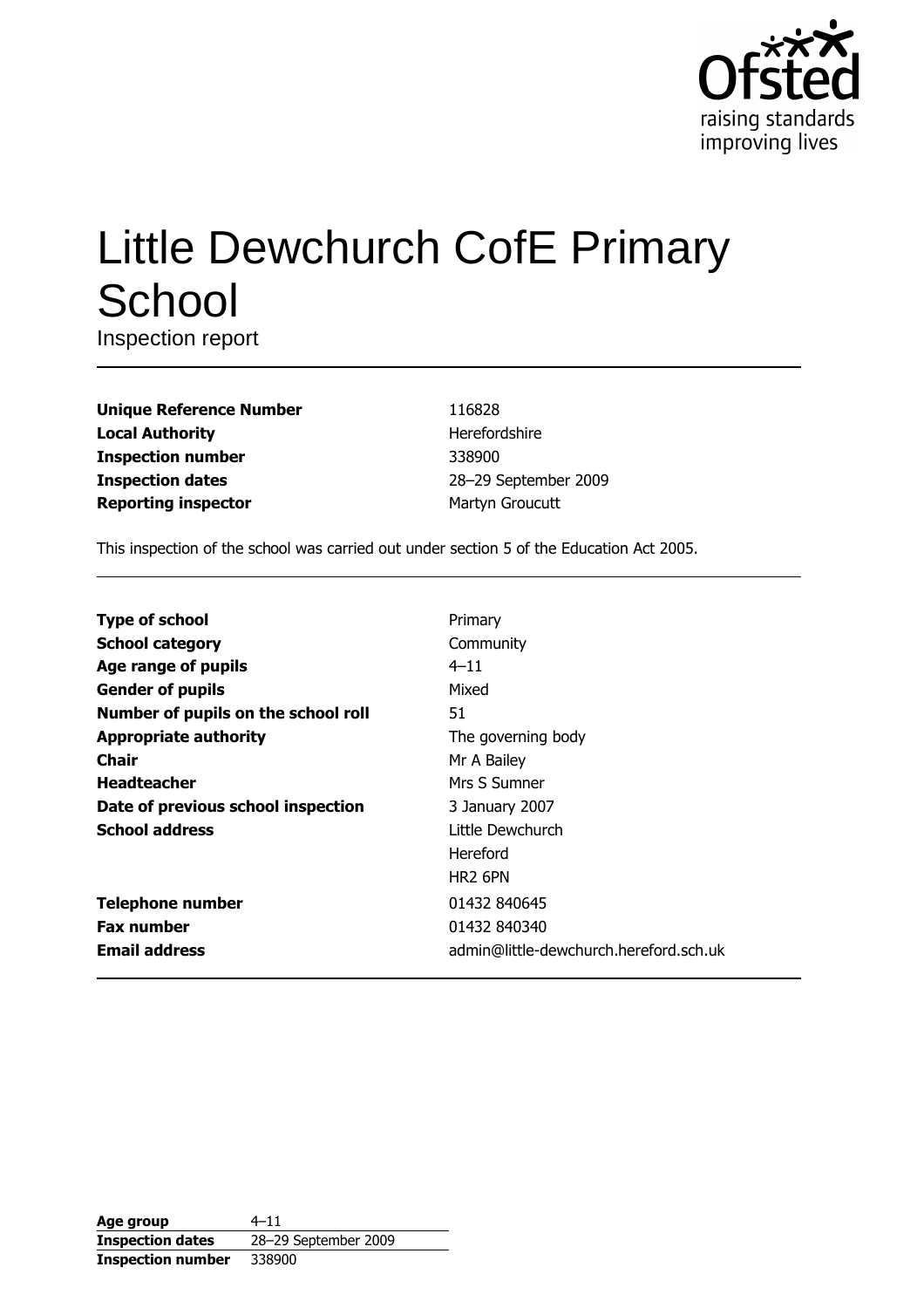The Office for Standards in Education, Children's Services and Skills (Ofsted) regulates and inspects to achieve excellence in the care of children and young people, and in education and skills for learners of all ages. It regulates and inspects childcare and children's social care, and inspects the Children and Family Court Advisory Support Service (Cafcass), schools, colleges, initial teacher training, work-based learning and skills training, adult and community learning, and education and training in prisons and other secure establishments. It rates council children's services, and inspects services for looked after children, safequarding and child protection.

Further copies of this report are obtainable from the school. Under the Education Act 2005, the school must provide a copy of this report free of charge to certain categories of people. A charge not exceeding the full cost of reproduction may be made for any other copies supplied.

If you would like a copy of this document in a different format, such as large print or Braille, please telephone 08456 404045, or email enquiries@ofsted.gov.uk.

You may copy all or parts of this document for non-commercial educational purposes, as long as you give details of the source and date of publication and do not alter the documentation in any way.

Royal Exchange Buildings St Ann's Square Manchester M2 7LA T: 08456 404045 Textphone: 0161 618 8524 E: enquiries@ofsted.gov.uk W: www.ofsted.gov.uk © Crown copyright 2009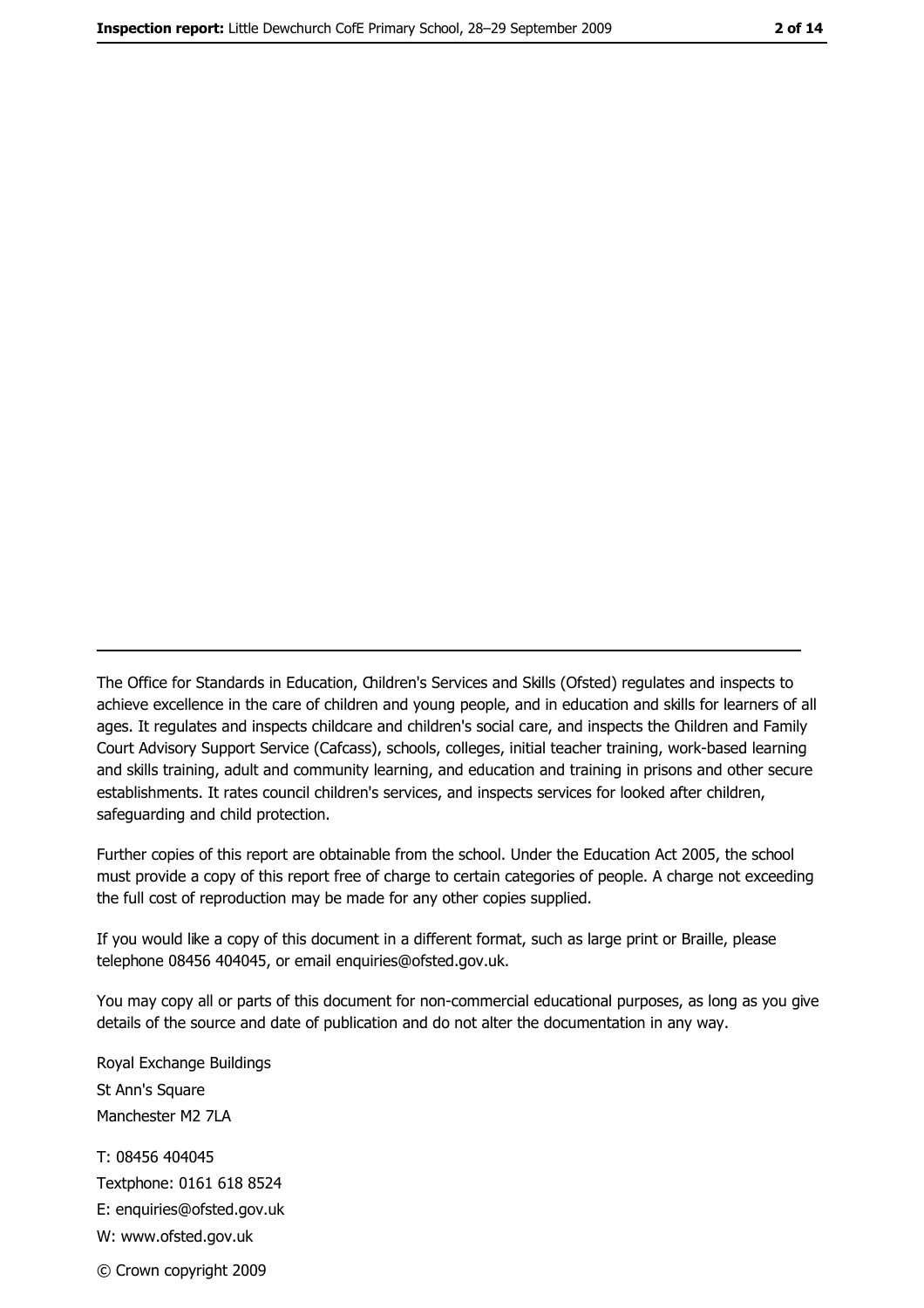# **Introduction**

This inspection was carried out by one additional inspector. The inspector observed four lessons, one assembly, and held meetings with pupils, staff, governors and a representative of the local authority. He observed the school's work and looked at administrative, policy and other documentation. A total of 34 parental questionnaires were analysed.

The inspector reviewed many aspects of the school's work. He looked in detail at the following:

- $\blacksquare$ Results in English in Key Stage 2, which were much lower than those in mathematics and science in 2009.
- The progress of pupils across both key stages to check whether the most able are  $\blacksquare$ being fully challenged.
- The effectiveness of leadership and management in promoting school improvement.  $\blacksquare$
- The extent to which community cohesion is promoted by the school.  $\blacksquare$

# Information about the school

Little Dewchurch Church of England Primary School is a small school where virtually all the pupils are White British in origin and none are at an early stage of English language acquisition. Currently no pupils claim free school meals and 14% have special educational needs and/or disabilities: both proportions are below the national average. The school has been awarded the Healthy School and Eco School awards.

At the time of the inspection the headteacher had been absent on sick leave since the summer term. The local authority has appointed an executive headteacher (supported by her leadership team) from another school to support the acting headteacher, who took up her role one day before the start of the inspection.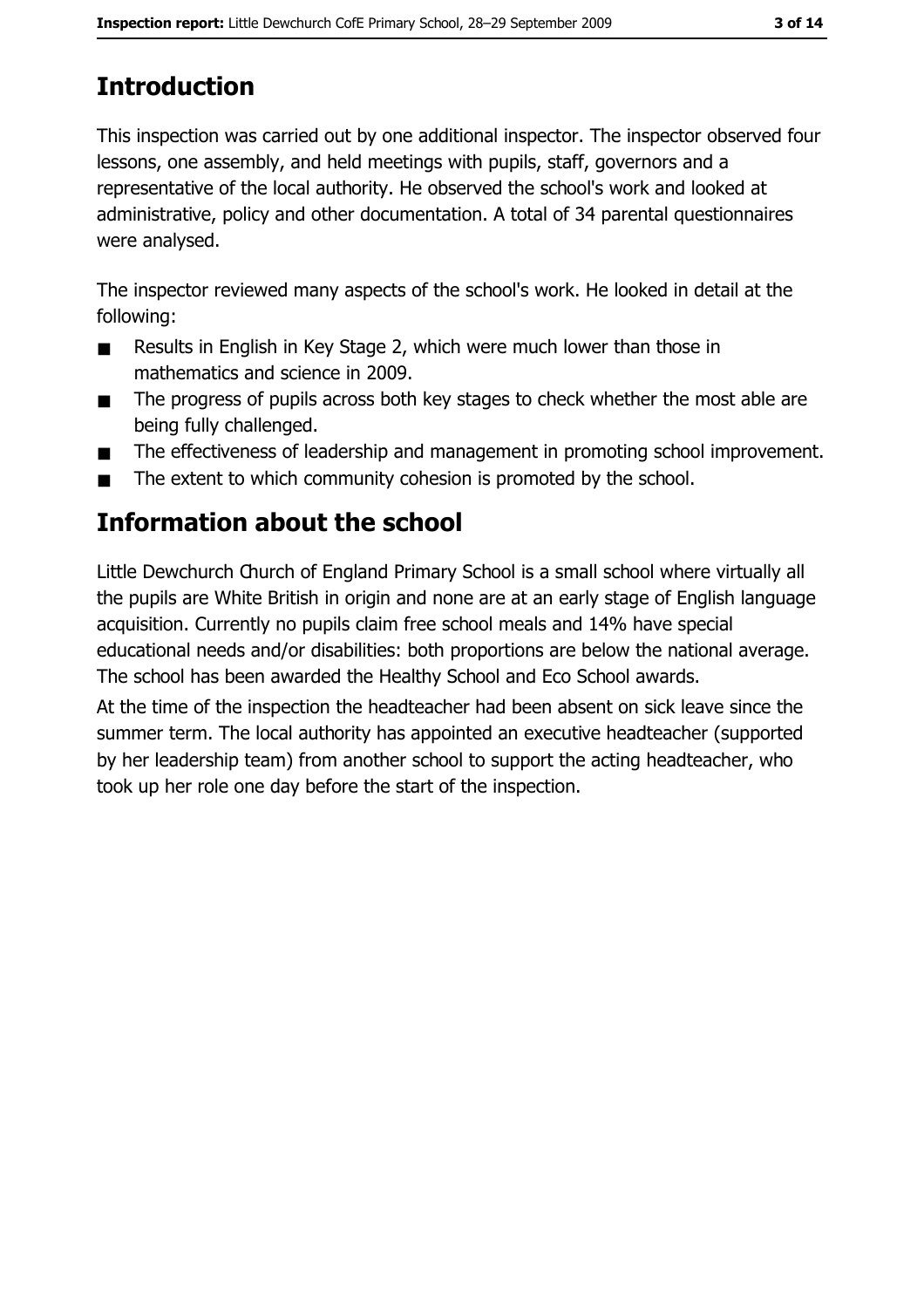# **Inspection judgements**

# Overall effectiveness: how good is the school?

## The school's capacity for sustained improvement

# **Main findings**

In accordance with Section 13(3) of the Education Act 2005, Her Majesty's Chief Inspector is of the opinion that this school requires special measures because it is failing to give its pupils an acceptable standard of education and the persons responsible for leading, managing or governing the school are not demonstrating the capacity to secure the necessary improvement.

Pupils' achievement is inadequate. In particular, in the national tests in the summer of 2009 no pupils in Key Stage 2 reached the nationally expected level in writing.

The provision made for pupils with special educational needs and/or disabilities and for those who are gifted and talented pupils is unsatisfactory.

The school is not yet able to analyse differences in performance between different groups of pupils throughout the school.

Teachers are enthusiastic and committed practitioners with effective classroom management skills, although the lack of systems to promote and track pupils' progress undermines their overall effectiveness.

Assessment takes too little account of pupils' prior learning, and systems to support improvement are inadequate.

The curriculum is not sufficiently individualised to take into account the specific needs of pupils.

Care, guidance and support are inadequate because there are deficiencies in the arrangements for safeguarding the pupils.

The leadership and management of the school are inadequate and have failed to embed ambition and drive improvement.

Pupils feel safe in school and their behaviour is good. They understand many of the factors that lead to a healthy life and many eat healthy snacks and lunches, and participate in a range of sporting opportunities.

# What does the school need to do to improve further?

- Improve standards and achievement across the school, and especially in writing in Key Stage 2, by:
	- ensuring that teachers are provided with information on the prior and current attainment of their pupils and use this to speed up pupil's progress
	- developing a whole-school marking policy that consistently enables pupils to be clear about how to improve their work.

| 4 |  |
|---|--|
| 4 |  |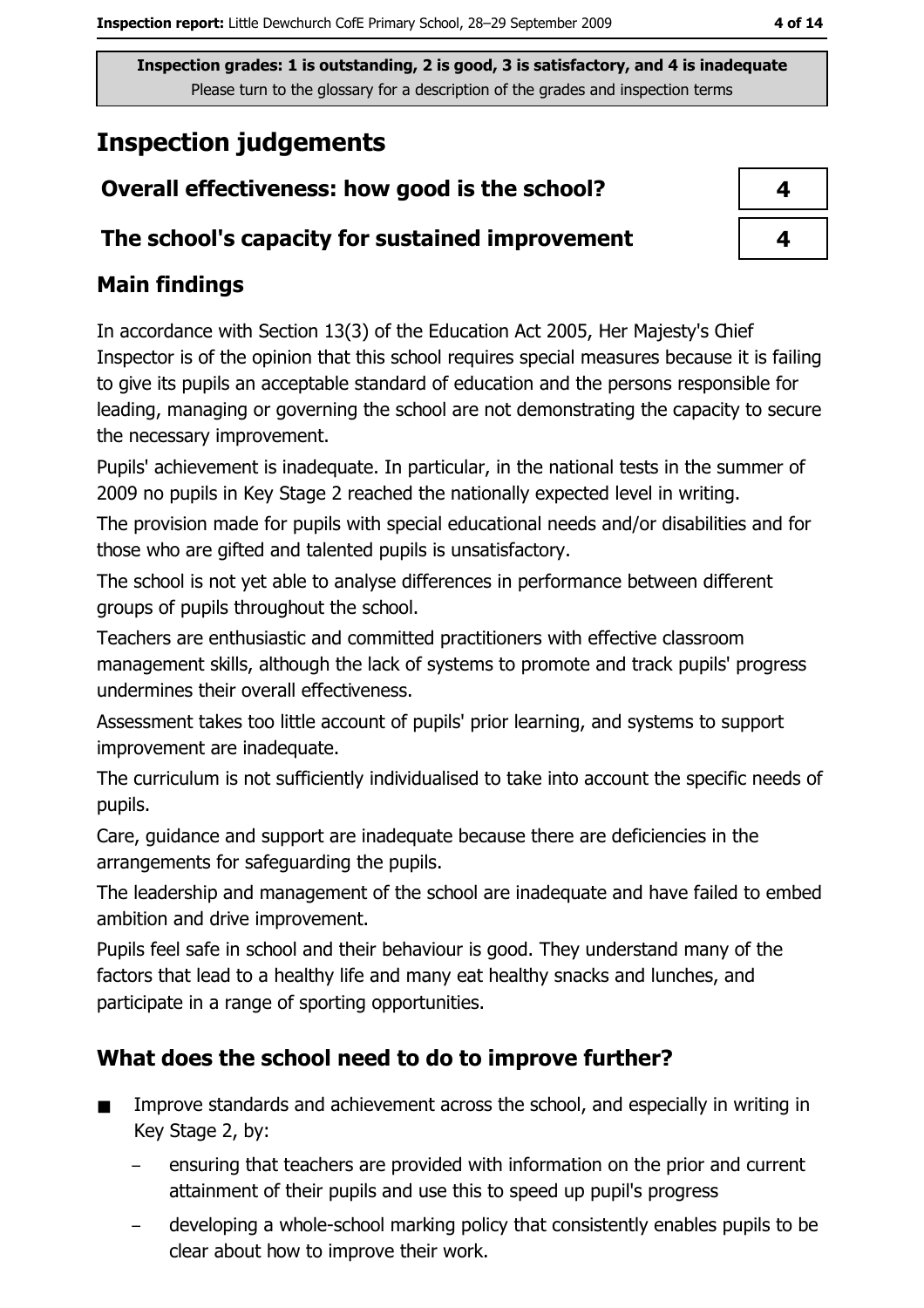- $\blacksquare$ Improve the quality of leadership and management by:
	- ensuring that school-wide systems for checking on pupil's progress are in place and used to improve pupils' learning and achievement
	- implementing systems for evaluating the impact of teaching on pupils' learning  $\equiv$
	- supporting subject coordinators in developing their expertise in checking on the quality of provision and outcomes in their areas.
- Improve outcomes for pupils with special educational needs and/or disabilities and the gifted and talented by:
	- matching closely tasks set to these pupils' needs
	- identifying aspirational and measurable targets that provide good challenge
	- ensuring that procedures for identification and tracking of these pupils are implemented effectively
	- involving teachers, parents and pupils in regular reviews of progress and target setting.
- Ensure that safeguarding arrangements are robust and effective by:  $\blacksquare$ 
	- training all staff in child protection procedures  $\equiv$
	- training relevant personnel in procedures to support safe recruitment of staff  $\equiv$
	- meeting all responsibilities for health and safety.  $\overline{a}$

## **Outcomes for individuals and groups of pupils**

Too often pupils are not suitably challenged and hence their progress is inadequate overall. Sometimes, when progress is better, pupils enjoy their learning because the teaching inspires them. In such instances, pupils rise to the expectations of their teachers. However, the progress made by pupils with special educational needs and/or disabilities, and for those identified as being gifted and talented, is inadequate because their needs are not fully taken into account or addressed. Outcomes clearly reflect these weaknesses in provision. In 2009, the overall standards in Year 2 continued to decline. Although pupils joined the school with skills above those expected for their ages, pupils' performance by the end of Year 2 was below the national average in each subject area. In Year 6, attainment is much stronger in mathematics and science than in writing. In 2008 it was above average in mathematics and science but a little below in English. Results in English dropped markedly in 2009. The development of skills that will contribute to pupils' future economic well-being is inadequate, mainly because pupils' attainment in writing is particularly low.

Pupils show a good understanding of issues around personal safety and how to adopt healthy lifestyles. Many take part in sporting activities, benefiting from links with a local specialist college. The school is a focal point for the village and pupils make a good contribution to the wider community, as well as within their school community where the school council plays an active role.

Pupils' spiritual, moral, social and cultural development is satisfactory overall, but less

4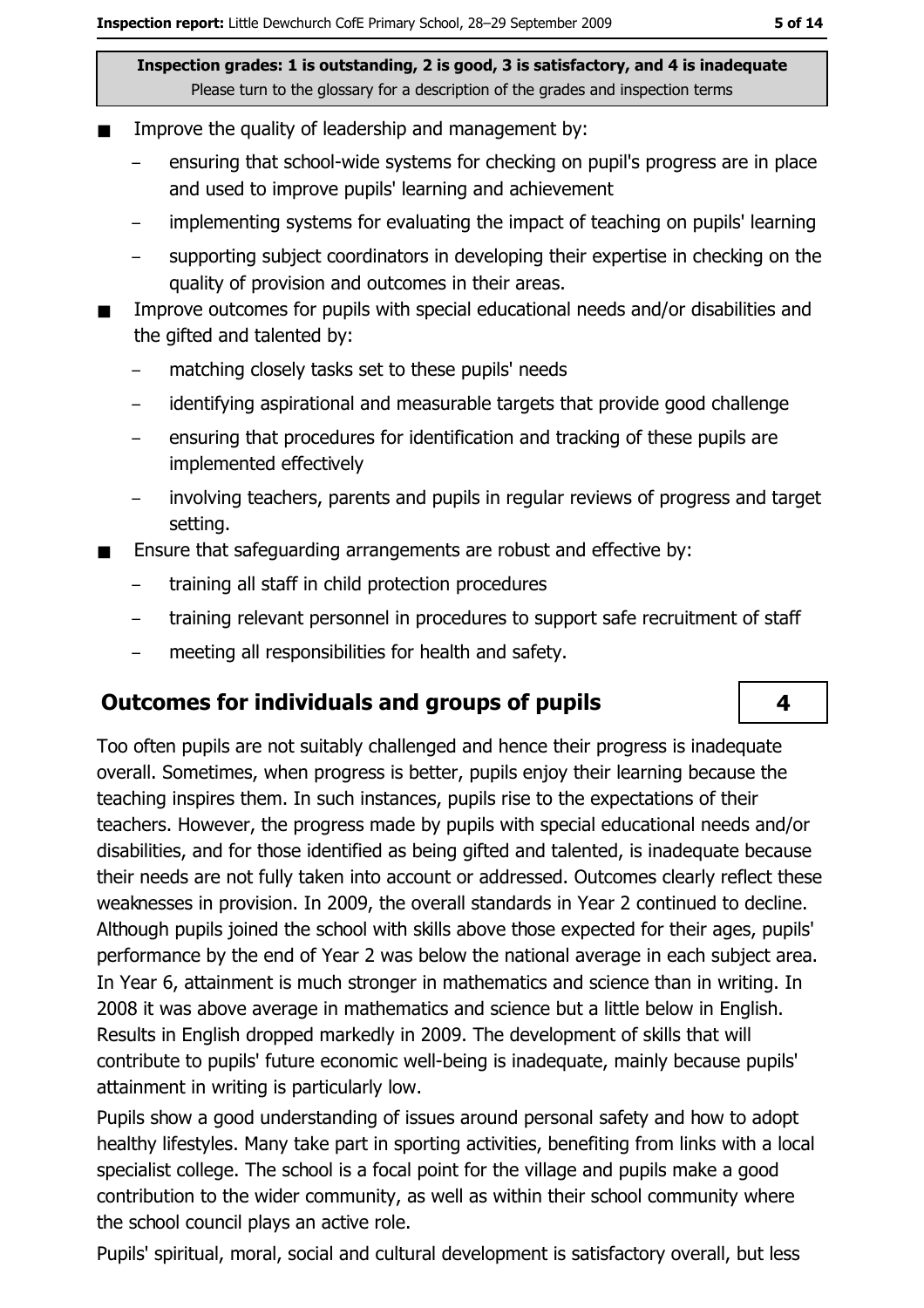well developed in the cultural area. In a very good assembly, pupils responded enthusiastically to a presentation about diversity.

Behaviour is good, although sometimes pupils become distracted when they are not fully engaged in lessons. Attendance is broadly average, but there are insufficient systems in place to investigate absences.

These are the grades for pupils' outcomes

| Pupils' achievement and the extent to which they enjoy their learning                                                     |                         |
|---------------------------------------------------------------------------------------------------------------------------|-------------------------|
| Taking into account:<br>Pupils' attainment <sup>1</sup>                                                                   | $\overline{4}$          |
| The quality of pupils' learning and their progress                                                                        | 4                       |
| The quality of learning for pupils with special educational needs and/or<br>disabilities and their progress               | 4                       |
| The extent to which pupils feel safe                                                                                      | $\overline{\mathbf{2}}$ |
| <b>Pupils' behaviour</b>                                                                                                  | $\overline{\mathbf{2}}$ |
| The extent to which pupils adopt healthy lifestyles                                                                       | $\overline{\mathbf{2}}$ |
| The extent to which pupils contribute to the school and wider community                                                   | $\overline{\mathbf{2}}$ |
| The extent to which pupils develop workplace and other skills that will<br>contribute to their future economic well-being | 4                       |
| Taking into account:<br>Pupils' attendance <sup>1</sup>                                                                   | 3                       |
| The extent of pupils' spiritual, moral, social and cultural development                                                   | 3                       |

## How effective is the provision?

While the teachers often show good classroom management skills, the work set in lessons does not take proper account of pupils' prior learning or understanding because this information is not provided to teachers. Within each class, teachers are aware of the broad ability of pupils through regular marking of their work. The lack of a whole-school assessment policy, however, limits the effectiveness of teachers' marking in helping pupils to improve their work. Neither is there a common understanding of standards or a sharing of good practice. Lesson plans show an effective structure and clear expectations of what pupils will learn, and in each class there is a good working relationship between teacher and classroom assistant. Computer-assisted learning is

The grades for attainment and attendance are: 1 is high; 2 is above average; 3 is broadly average; and 4 is low.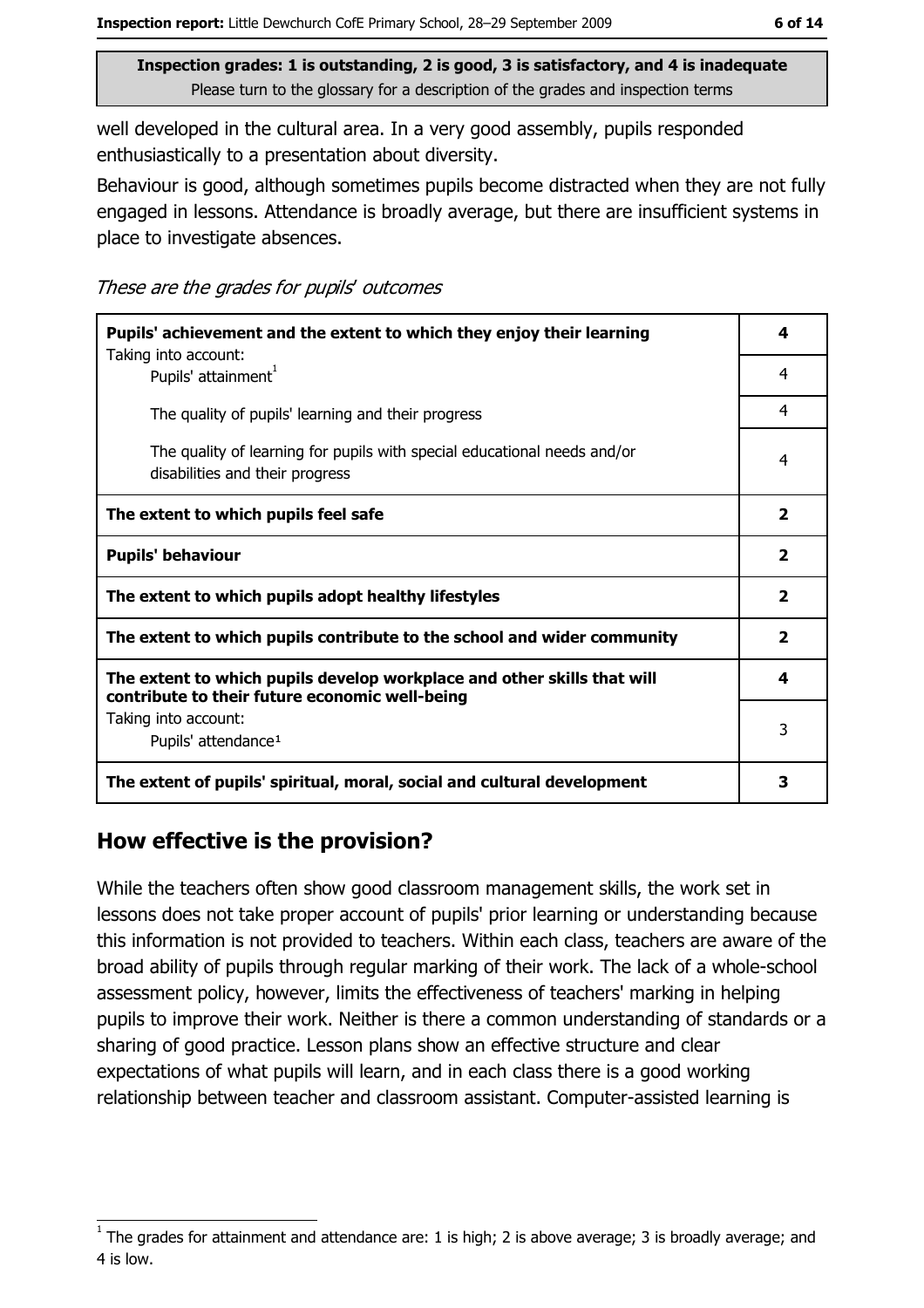effective. Good questioning tests what pupils know and understand; pupils respond well, often having very positive relationships with their teachers. The weaknesses lie primarily in the lack of structures that support staff and enable them to maximise their professional skills. The same is true of the curriculum. The school does not have an effective way of measuring the impact of the curriculum in meeting the needs of individuals, particularly those who should be receiving additional support. The curriculum overall makes insufficient contribution to pupils' learning and development.

Staff endeavour to get to know their pupils and their parents well. They seek to provide a warm learning environment in which pupils feel valued. The overall judgement of 'inadequate' for care, quidance and support reflects the serious concerns about safeguarding in the school, referred to under leadership and management.

These are the grades for the quality of provision

| The quality of teaching                                                                                    |   |
|------------------------------------------------------------------------------------------------------------|---|
| Taking into account:<br>The use of assessment to support learning                                          |   |
| The extent to which the curriculum meets pupils' needs, including, where<br>relevant, through partnerships | 4 |
| The effectiveness of care, guidance and support                                                            |   |

## How effective are leadership and management?

Leadership and management are inadequate in several ways. Senior leaders have failed to display a clear vision to drive the school forward. Structures for monitoring and evaluating the progress of pupils throughout the school are not in place. This fact limits the school's capacity to ensure good outcomes for pupils. There are no challenging targets to raise standards and eliminate any low attainment among pupils. Performance data are not used to promote high quality teaching and learning. There is little evidence of consistent classroom observations or procedures for performance management and professional development for staff. No systems are in place for analysing the impact of teaching, or the learning and progress of pupils across different subjects. As a result, serious issues such as the inadequate attainment in writing among the older pupils have not been addressed.

Class teachers do not have a register of gifted and talented pupils and no individual education plans have been reviewed since January 2009. Teachers, parents and pupils had not previously been involved in writing or monitoring these plans.

Satisfactory links exist with external partners, such as local specialist colleges and the support services of the local authority. The school has made a start in promoting community cohesion through its positive links with the local community and in trying to develop links with schools in India, but little has been done to help pupils develop an appreciation of the diverse nature of contemporary British society. Links with parents and carers, particularly at class teacher level, are satisfactory although many parents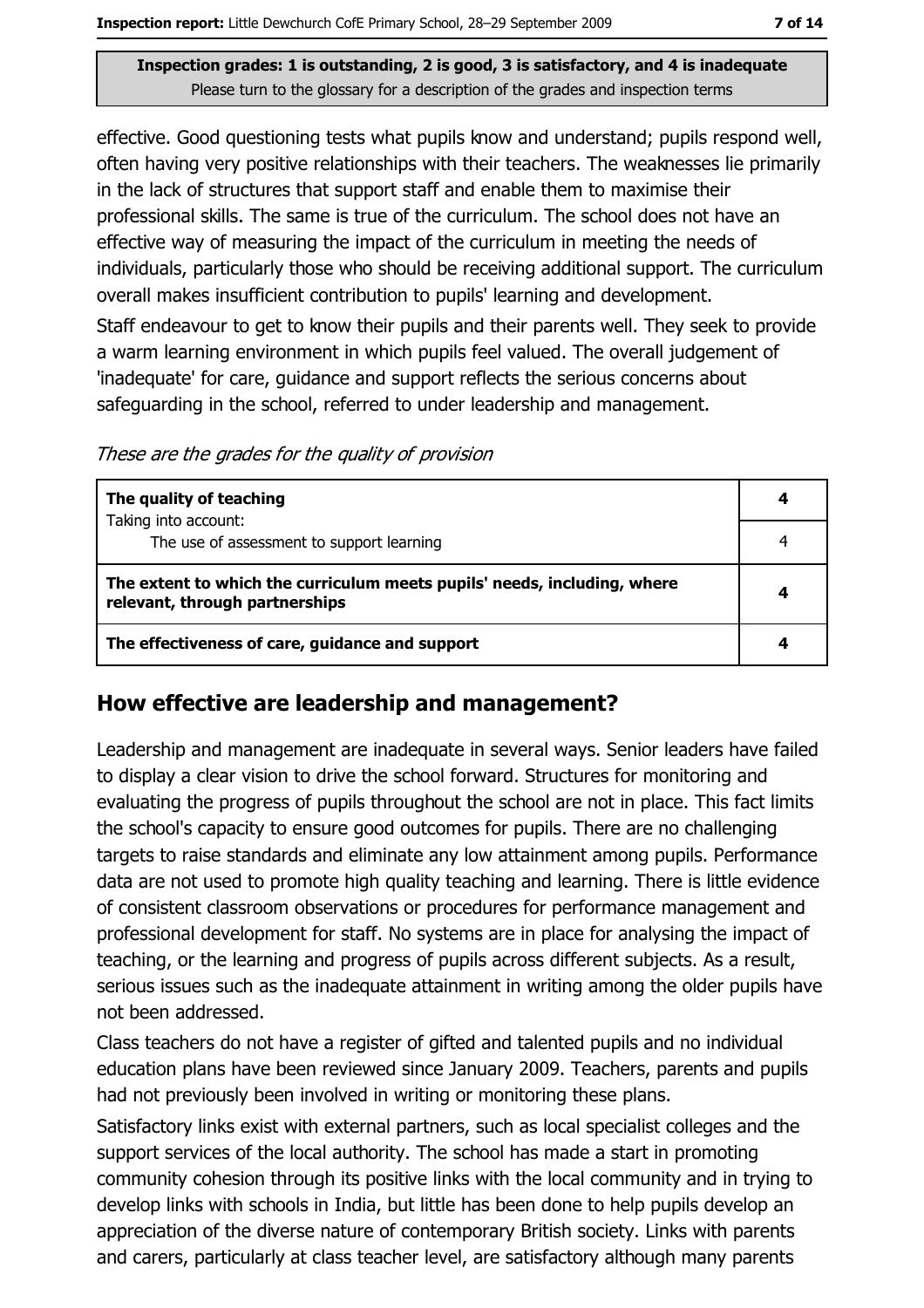express concerns about leadership and management. Since the school is not effectively addressing the needs of some of its pupils, it is inadequate in promoting equal opportunities. Similarly, since outcomes for pupils are inadequate the school is not achieving satisfactory value for money.

Procedures for safeguarding pupils are inadequate. Teachers have not been provided with training in child protection procedures and the designated governor has not vet completed the training in safer recruitment of staff. There is only one fully trained child protection officer on the staff, so the presence of such an officer in school cannot be guaranteed. Risk assessments for activities in or out of school, a responsibility undertaken by the headteacher, have not always been completed. Procedures such as regular fire drills have not been undertaken, leaving pupils and staff vulnerable.

The composition of the governing body has changed greatly over the last year, including the election of a new chair of governors. As a virtually new body, governors have received inadequate support in understanding their role and undertaking their statutory responsibilities. Consequently, they have failed to fulfil their statutory duties in several areas, such as in ensuring effective procedures are in place for safeguarding, monitoring the effectiveness of provision for pupils with special educational needs and/or disabilities, and monitoring and evaluating the performance of the school. However, the governing body is showing a real commitment to bringing about school improvement and raising standards.

| The effectiveness of leadership and management in embedding ambition and<br>driving improvement                                                                     | 4 |
|---------------------------------------------------------------------------------------------------------------------------------------------------------------------|---|
| Taking into account:<br>The leadership and management of teaching and learning                                                                                      | 4 |
| The effectiveness of the governing body in challenging and supporting the<br>school so that weaknesses are tackled decisively and statutory responsibilities<br>met | 4 |
| The effectiveness of the school's engagement with parents and carers                                                                                                | 3 |
| The effectiveness of partnerships in promoting learning and well-being                                                                                              | 3 |
| The effectiveness with which the school promotes equality of opportunity and<br>tackles discrimination                                                              | 4 |
| The effectiveness of safeguarding procedures                                                                                                                        | 4 |
| The effectiveness with which the school promotes community cohesion                                                                                                 | 3 |
| The effectiveness with which the school deploys resources to achieve<br>value for money                                                                             | 4 |

#### These are the grades for leadership and management

# **Early Years Foundation Stage**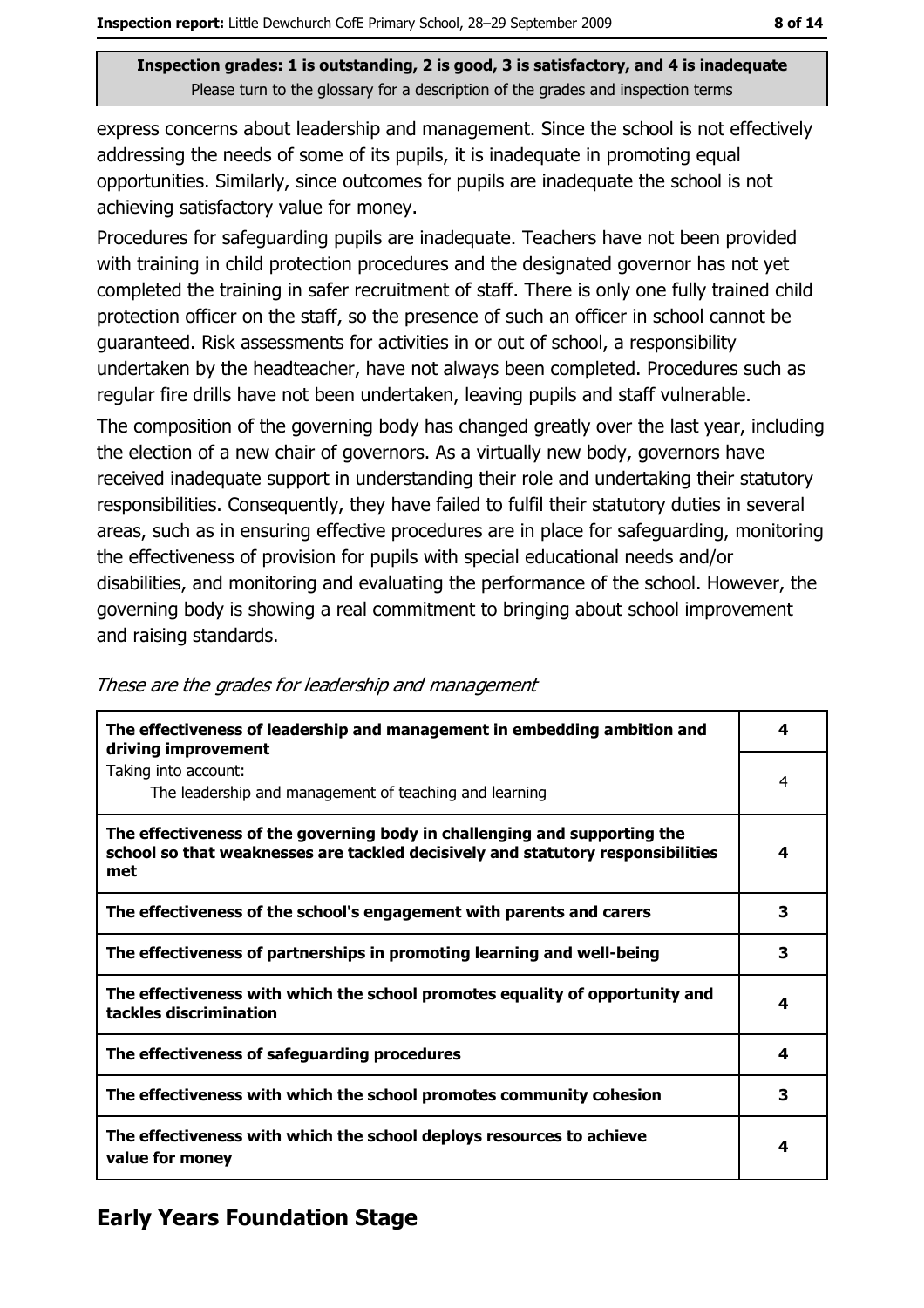Last year children entered Reception with knowledge, skills and understanding at just above age-related expectations. However, by the end of Reception their level of attainment was lower than expected because provision at this stage was inadequate. The children who started this year have settled quickly and are enjoying being at school. The teacher is seeking to get the correct balance between teacher-initiated and child-chosen activities for a group who are again showing above average ability. As with the other areas of the school, there is a need to develop systems to allow the teacher and classroom assistant, who work together effectively, to monitor progress over the year so that the goals reached reflect children's capabilities and starting points, maximising the progress of which they are capable.

These are the grades for the Early Years Foundation Stage

| <b>Overall effectiveness of the Early Years Foundation Stage</b>                             | 4 |
|----------------------------------------------------------------------------------------------|---|
| Taking into account:                                                                         |   |
| Outcomes for children in the Early Years Foundation Stage                                    |   |
| The quality of provision in the Early Years Foundation Stage                                 |   |
| The effectiveness of leadership and management of the Early Years<br><b>Foundation Stage</b> | 4 |

## **Views of parents and carers**

Many parents made positive comments about the intimate, friendly atmosphere that pervades the school. They are very supportive of the teachers and support staff and are aware that the school is going through difficult times. A majority of respondents expressed concerns regarding the quality of leadership and management of the school.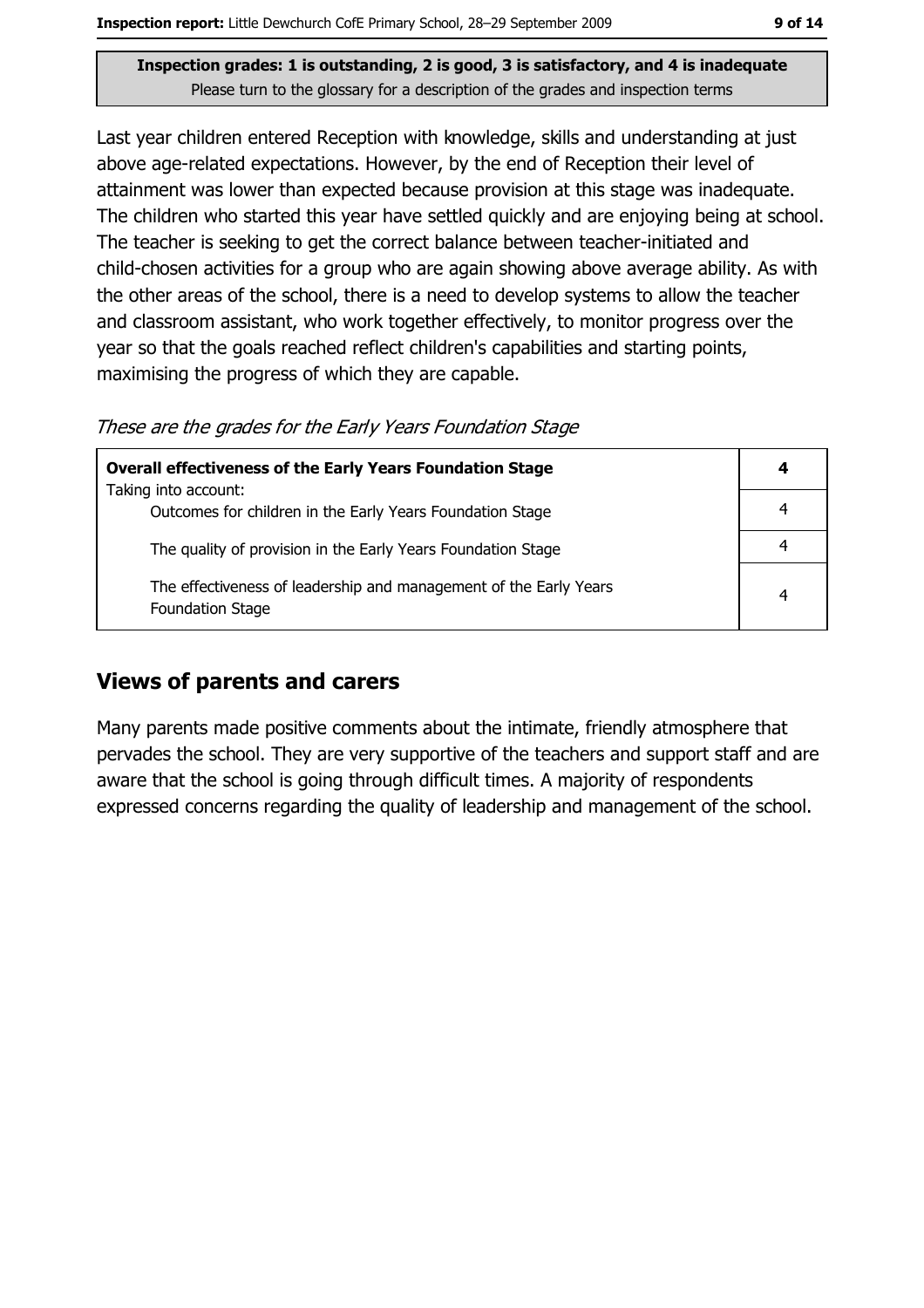#### Responses from parents and carers to Ofsted's questionnaire

Ofsted invited all the registered parents and carers of pupils registered at Little Dewchurch CofE Primary School to complete a questionnaire about their views of the school.

In the questionnaire, parents and carers were asked to record how strongly they agreed with 13 statements about the school. The inspector received 34 completed questionnaires by the end of the on-site inspection. In total, there are 51 pupils registered at the school.

| <b>Statements</b>                                                                                                                                                                                                                                       | <b>Strongly</b><br><b>Agree</b> |               | <b>Agree</b> |               |                | <b>Disagree</b> |                | <b>Strongly</b><br>disagree |  |
|---------------------------------------------------------------------------------------------------------------------------------------------------------------------------------------------------------------------------------------------------------|---------------------------------|---------------|--------------|---------------|----------------|-----------------|----------------|-----------------------------|--|
|                                                                                                                                                                                                                                                         | <b>Total</b>                    | $\frac{0}{0}$ | <b>Total</b> | $\frac{0}{0}$ | <b>Total</b>   | $\frac{0}{0}$   | <b>Total</b>   | $\frac{0}{0}$               |  |
| My child enjoys school                                                                                                                                                                                                                                  | 22                              | 65            | 12           | 35            | $\mathbf 0$    | 0               | $\mathbf 0$    | $\mathbf 0$                 |  |
| The school keeps my child<br>safe                                                                                                                                                                                                                       | 25                              | 74            | 9            | 26            | $\mathbf 0$    | 0               | 0              | 0                           |  |
| The school informs me<br>about my child's progress                                                                                                                                                                                                      | 13                              | 38            | 20           | 59            | $\mathbf{1}$   | 3               | 0              | $\mathbf 0$                 |  |
| My child is making enough<br>progress at this school                                                                                                                                                                                                    | 16                              | 47            | 15           | 44            | 3              | 9               | 0              | 0                           |  |
| The teaching is good at this<br>school                                                                                                                                                                                                                  | 21                              | 62            | 13           | 38            | 0              | 0               | 0              | 0                           |  |
| The school helps me to<br>support my child's learning                                                                                                                                                                                                   | 16                              | 47            | 13           | 38            | 3              | 9               | 0              | $\mathbf 0$                 |  |
| The school helps my child to<br>have a healthy lifestyle                                                                                                                                                                                                | 19                              | 56            | 13           | 38            | $\overline{2}$ | 6               | 0              | $\mathbf 0$                 |  |
| The school makes sure that<br>my child is well prepared for<br>the future (for example<br>changing year group,<br>changing school, and for<br>children who are finishing<br>school, entering further or<br>higher education, or<br>entering employment) | 10                              | 29            | 21           | 62            | $\mathbf{1}$   | 3               | 0              | $\mathbf 0$                 |  |
| The school meets my child's<br>particular needs                                                                                                                                                                                                         | 13                              | 38            | 16           | 47            | 4              | 12              | 0              | $\mathbf 0$                 |  |
| The school deals effectively<br>with unacceptable behaviour                                                                                                                                                                                             | 9                               | 26            | 21           | 62            | 3              | 9               | 0              | 0                           |  |
| The school takes account of<br>my suggestions and<br>concerns                                                                                                                                                                                           | 13                              | 38            | 16           | 47            | 5              | 15              | $\mathbf 0$    | 0                           |  |
| The school is led and<br>managed effectively                                                                                                                                                                                                            | 6                               | 18            | 8            | 24            | 17             | 50              | $\overline{2}$ | 6                           |  |
| Overall, I am happy with my<br>child's experience at this<br>school                                                                                                                                                                                     | 16                              | 47            | 16           | 47            | $\overline{2}$ | 6               | 0              | $\mathbf 0$                 |  |

The table above summarises the responses that parents and carers made to each statement. The percentages indicate the proportion of parents and carers giving that response out of the total number of completed questionnaires. Where one or more parents and carers chose not to answer a particular question, the percentages will not add up to 100%.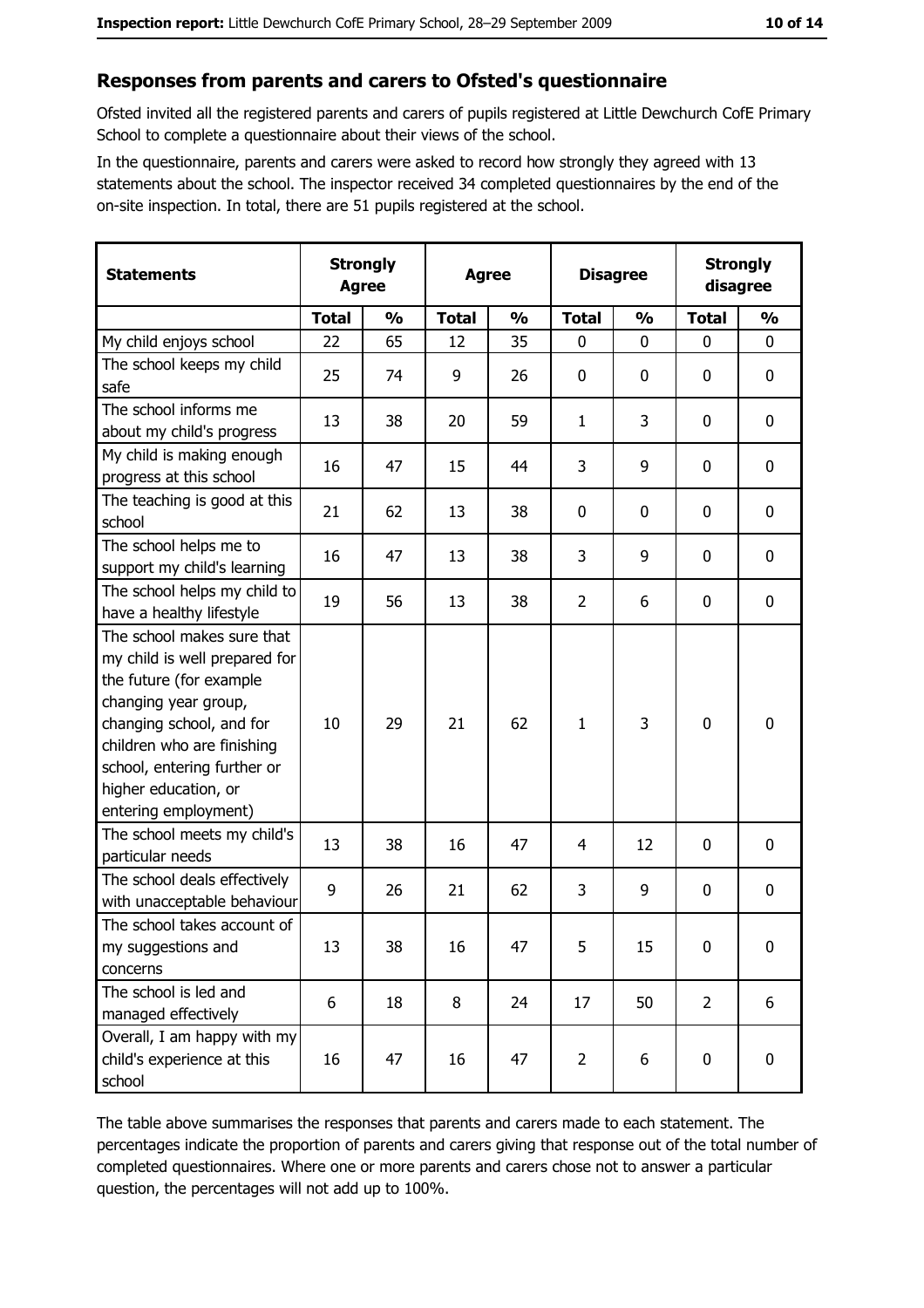# Glossary

| <b>Grade</b> | <b>Judgement</b> | <b>Description</b>                                                                                                                                                                                                               |
|--------------|------------------|----------------------------------------------------------------------------------------------------------------------------------------------------------------------------------------------------------------------------------|
| Grade 1      | Outstanding      | These features are highly effective. An oustanding<br>school provides exceptionally well for its pupils' needs.                                                                                                                  |
| Grade 2      | Good             | These are very positive features of a school. A school<br>that is good is serving its pupils well.                                                                                                                               |
| Grade 3      | Satisfactory     | These features are of reasonable quality. A satisfactory<br>school is providing adequately for its pupils.                                                                                                                       |
| Grade 4      | Inadequate       | These features are not of an acceptable standard. An<br>inadequate school needs to make significant<br>improvement in order to meet the needs of its pupils.<br>Ofsted inspectors will make further visits until it<br>improves. |

# What inspection judgements mean

## Overall effectiveness of schools inspected between September 2007 and July 2008

|                       | Overall effectiveness judgement (percentage of<br>schools) |      |                     |                   |
|-----------------------|------------------------------------------------------------|------|---------------------|-------------------|
| <b>Type of school</b> | Outstanding                                                | Good | <b>Satisfactory</b> | <b>Inadequate</b> |
| Nursery schools       | 39                                                         | 58   | 3                   | 0                 |
| Primary schools       | 13                                                         | 50   | 33                  | 4                 |
| Secondary schools     | 17                                                         | 40   | 34                  | 9                 |
| Sixth forms           | 18                                                         | 43   | 37                  | $\overline{2}$    |
| Special schools       | 26                                                         | 54   | 18                  | $\overline{2}$    |
| Pupil referral units  | 7                                                          | 55   | 30                  | 7                 |
| All schools           | 15                                                         | 49   | 32                  | 5                 |

New school inspection arrangements were introduced on 1 September 2009. This means that inspectors now make some additional judgements that were not made previously.

The data in the table above were reported in The Annual Report of Her Majesty's Chief Inspector of Education, Children's Services and Skills 2007/08.

Percentages are rounded and do not always add exactly to 100. Secondary school figures include those that have sixth forms, and sixth form figures include only the data specifically for sixth form inspection judgements.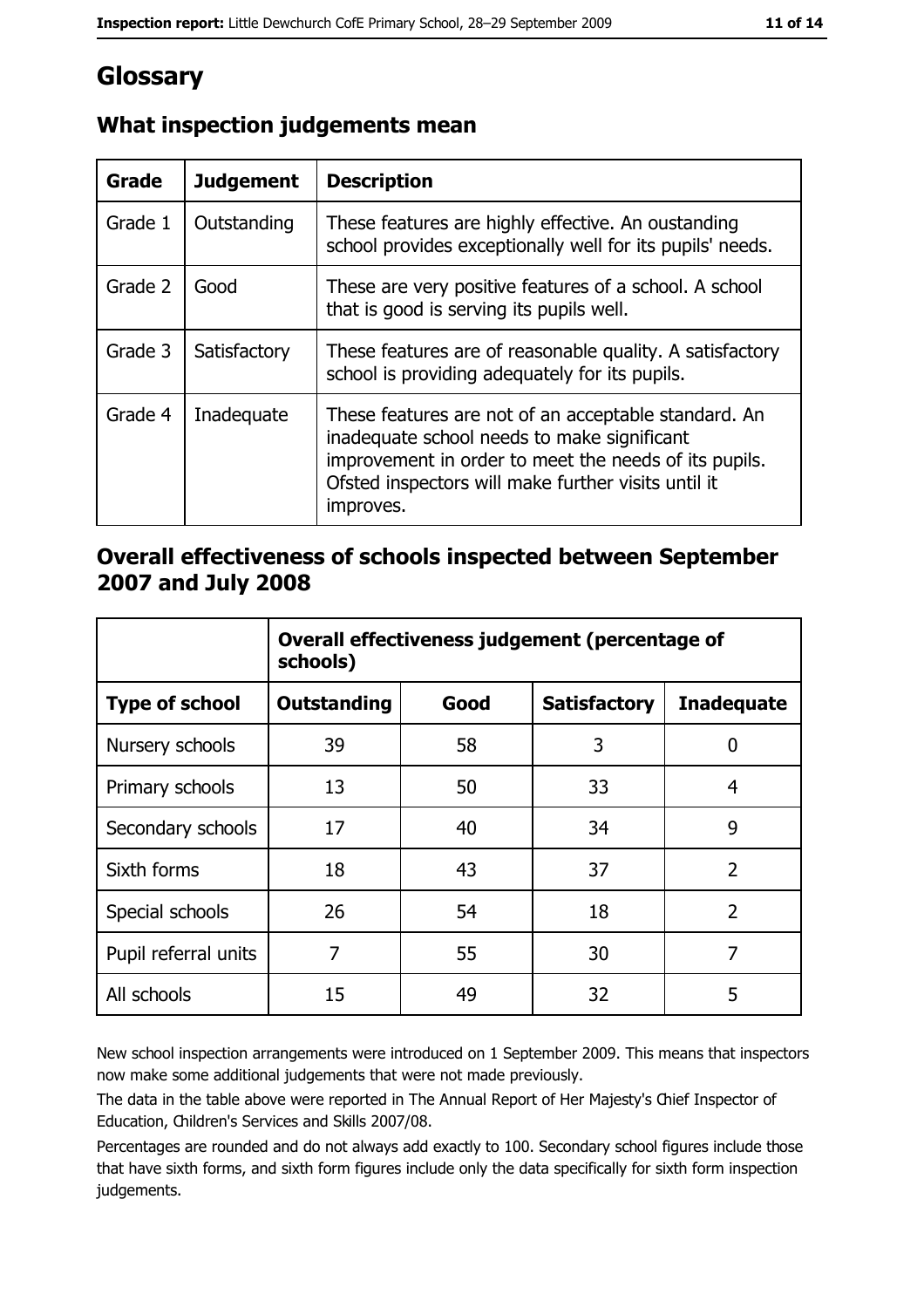# **Common terminology used by inspectors**

| Achievement:                  | the progress and success of a pupil in<br>their learning, development or training.                                                                                                                                                                                                                           |
|-------------------------------|--------------------------------------------------------------------------------------------------------------------------------------------------------------------------------------------------------------------------------------------------------------------------------------------------------------|
| Attainment:                   | the standard of the pupils' work shown by<br>test and examination results and in<br>lessons.                                                                                                                                                                                                                 |
| Capacity to improve:          | the proven ability of the school to<br>continue improving. Inspectors base this<br>judgement on what the school has<br>accomplished so far and on the quality of<br>its systems to maintain improvement.                                                                                                     |
| Leadership and management:    | the contribution of all the staff with<br>responsibilities, not just the headteacher,<br>to identifying priorities, directing and<br>motivating staff and running the school.                                                                                                                                |
| Learning:                     | how well pupils acquire knowledge,<br>develop their understanding, learn and<br>practise skills and are developing their<br>competence as learners.                                                                                                                                                          |
| <b>Overall effectiveness:</b> | inspectors form a judgement on a school's<br>overall effectiveness based on the findings<br>from their inspection of the school. The<br>following judgements, in particular,<br>influence what the overall effectiveness<br>judgement will be.                                                               |
|                               | The school's capacity for sustained<br>improvement.<br>Outcomes for individuals and groups<br>of pupils.<br>The quality of teaching.<br>The extent to which the curriculum<br>meets pupil's needs, including where<br>relevant, through partnerships.<br>The effectiveness of care, guidance<br>and support. |
| Progress:                     | the rate at which pupils are learning in<br>lessons and over longer periods of time. It<br>is often measured by comparing the<br>pupils' attainment at the end of a key<br>stage with their attainment when they<br>started.                                                                                 |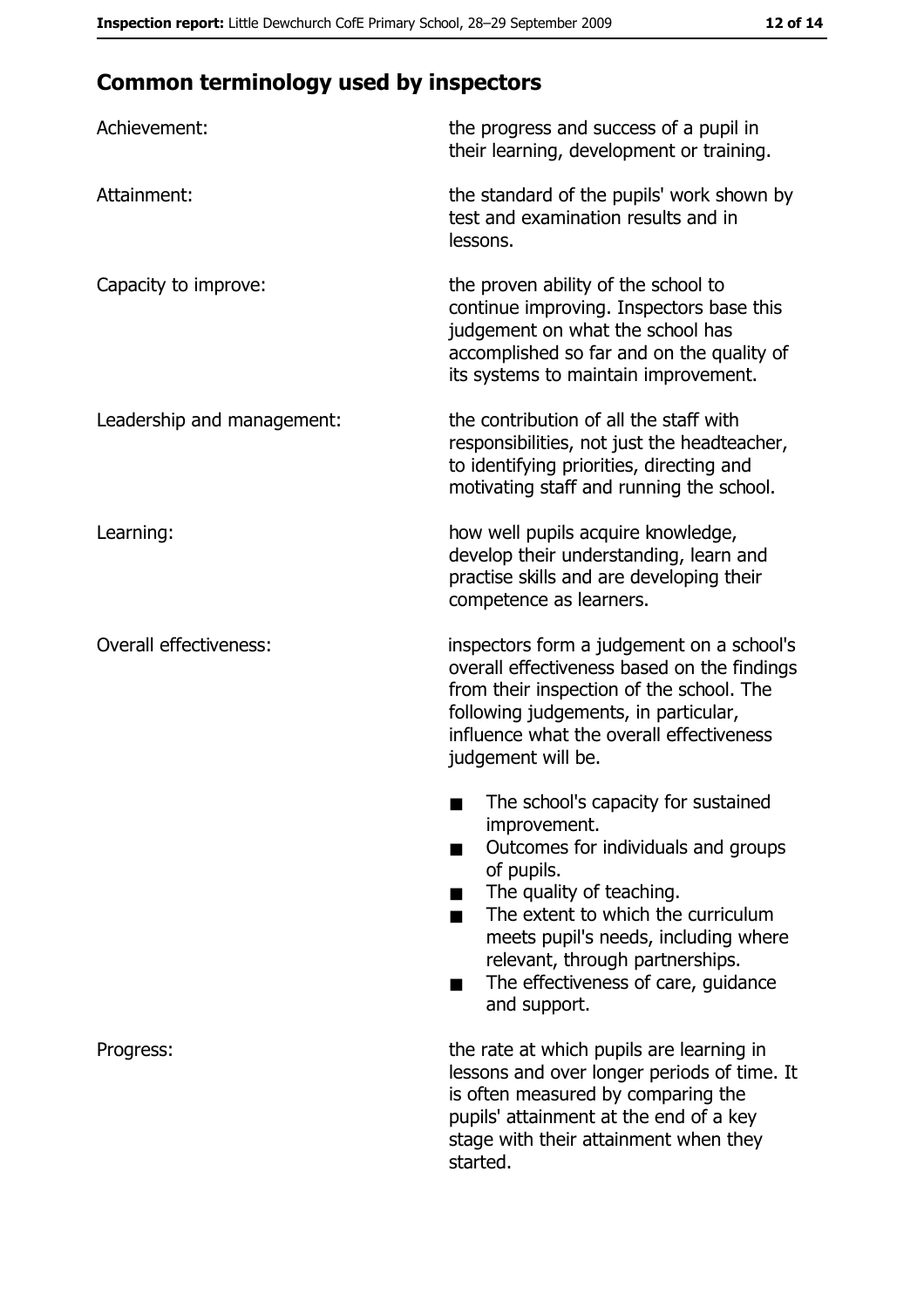This letter is provided for the school, parents and carers to share with their children. It describes Ofsted's main findings from the inspection of their school.



#### 30 September 2009

Dear Pupils

Inspection of Little Dewchurch CofE Primary School, Hereford, HR2 6PN

I am writing to thank you for the warm welcome that you gave me when I visited your school. It is clear that you get on very well with your teachers and with each other. Your behaviour is good and you know how to be safe and live a healthy lifestyle. A special thank you goes to those of you who gave up some of your lunchtime to talk to me about school - you did a very good job.

It is clear that your teachers and all the other staff care a great deal about you and want you to do well. However, some of you are not reaching the standards of which you are capable and so the school needs 'special measures' - which means that the school will be helped to do better and inspectors will come in from time to time to make sure that things are improving. I have asked the school to do some things that will help all pupils to achieve their best. The school should:

- make sure that teachers know exactly how much you have achieved and improved  $\blacksquare$ as the year goes on and as you go through the school
- raise standards throughout the school, especially where they are weakest at the  $\blacksquare$ moment, such as in the quality of writing in Key Stage 2
- set clear goals for those of you who need some extra help, give you that help, and  $\blacksquare$ let you and your parents know how well you are progressing
- ensure that the teachers in charge of each subject receive help and support so that  $\blacksquare$ they can do a really good job
- make sure that all your teachers, helpers and governors do everything necessary to  $\blacksquare$ keep you safe, such as helping you to know what to do if there is a fire, or when vou go on a trip.

I hope that you continue to enjoy school and will play a full part in helping the school to improve, such as through the school council.

Yours sincerely

Martyn Groucutt

Lead inspector